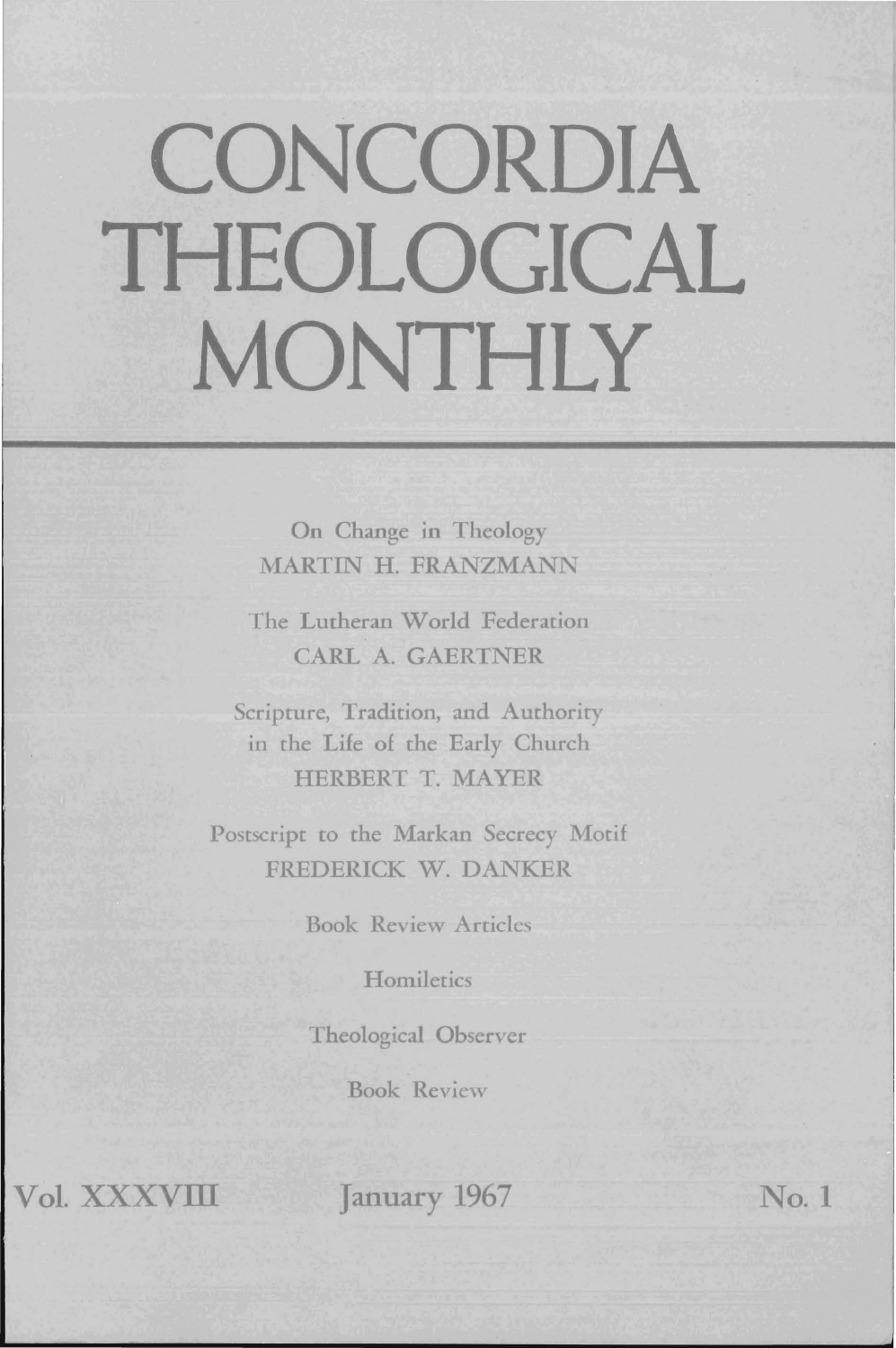## On Change in Theology

The word "change" tends to have an  $\perp$  ominous sound for many in the church who have long sung:

Change and decay in all around I see.

o Thou, who changest not, abide with me!

This holds with special force for a confessional-conservative church which is, with good reason, appreciative of and jealous for its heritage; and such The Lutheran Church - Missouri Synod is, thank God. The question "have we changed?" is charged with emotion, and at least one component *oi* that emotion is one that must be honored and taken seriously: the element of holy fear lest that one talent which is death to hide be lodged with us useless.

Yet change is inevitable. It is as inevitable as history. "You cannot dip your foot into the same river twice." And in the divinely purposed history of the church, change is doubly inevitable. Wherever there is genuine church, there is life, growth, and ministry. And these all necessarily involve change. Life is mobile; only death is definitive in this age. Growth involves change; only the inert *is* stable. And the ministry of love involves change;

*This essay discusses and evaluates various "changes" observable in the theology and life of The Lutheran Church-Missouri Synod. While not a "faculty paper," the essay has had the benefit of discussion by the facttlty*  of Concordia Seminary, St. Louis, to which it *was originally presented in October 1966.*  The author, Martin H. Franzmann, is chair*man of the department of exegetical theology at Concordia Seminary.* 

only the completely selfish man remains inflexibly constant. The life of the church has a built-in forward tension, a forgetting what lies behind and a straining forward to what lies ahead. The Letter to the Hebrews pictures the perils of nongrowth and nonchange in such terrifying terms that Martin luther was moved to question its canonicity.

Change is not only inevitable; it is desirable. One cannot avoid it; one can and must analyze and control it. Our church has taken an astonishing number and variety of changes in its stride. Linguistic, cultural, liturgical, architectural, administrative, homiletical, evangelistic, journalistic changes have been accepted and approved with a virile aplomb remarkable in so traditional-conservative a body as ours. It is specifically *theological* change that is causing anxiety and with good reason. For here the One who changes not, the One on whose abiding with us our life depends, is directly and patently involved; here the hazard of change is greatest and most obvious. The anxiety *is* intensified by the fact that men are uncertain about the nature of the change that is going on. What *is* happening theologically? Where will this lead? What is implicit in a single seemingly innocent change? What greater, and perhaps harmful, changes will follow in its train? Then, too, the unevenness of the change adds to the tension; if we were all undergoing this same change at the same rate, we should probably not even notice that there is a change going on. That would be a bad thing; for then the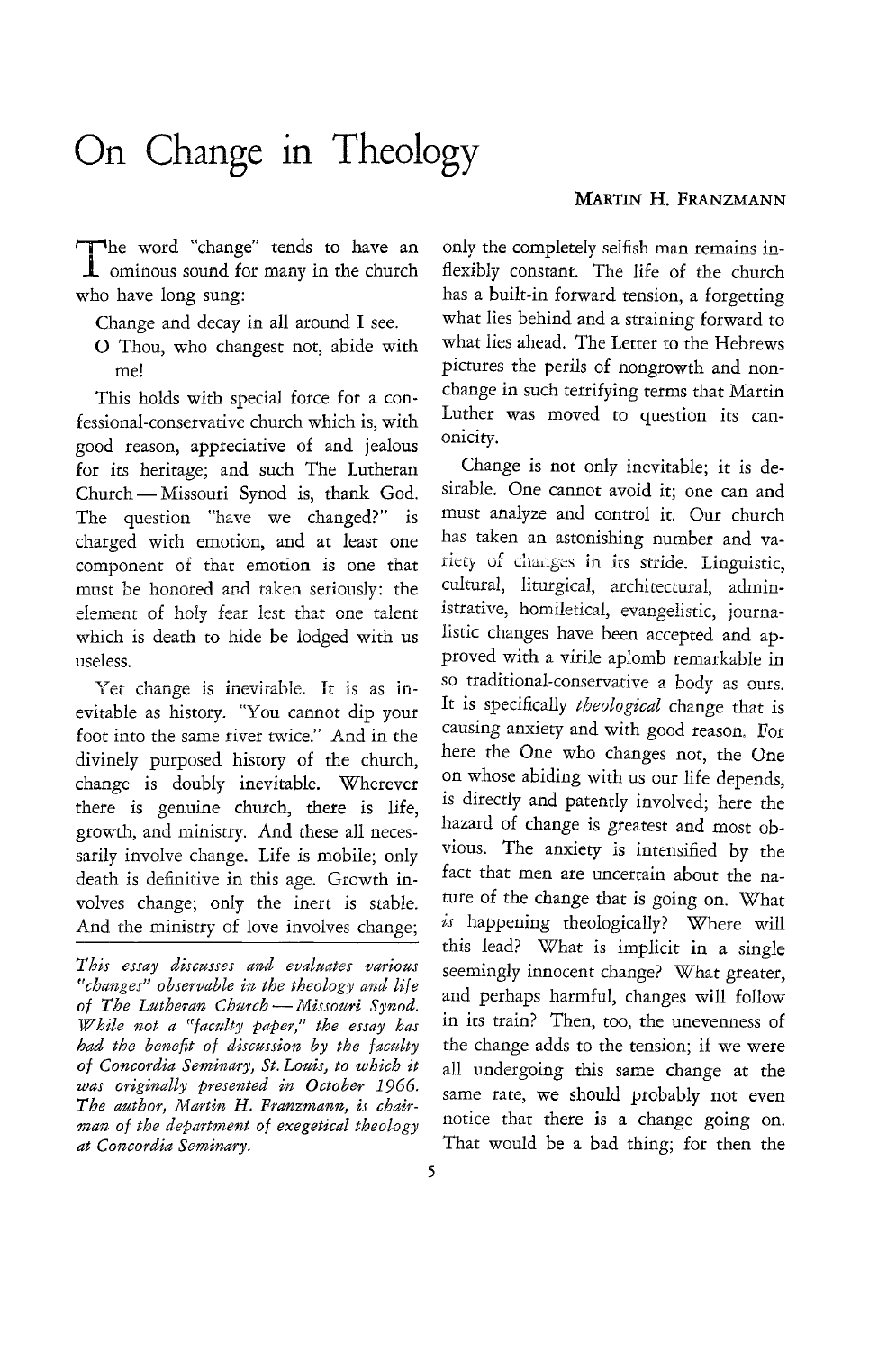change would go unchallenged and unexamined, which is always a dangerous business.

If one examines the present theological changes in our church, one thing is obvious immediately: the changes are taking place within well-defined limits. Those limits ate defined by a common commitment to the Scriptures and the Lutheran Confessions. The statement of purpose in the catalog of Concordia Seminary, Saint Louis, for example, affords evidence of this. Over the years 1932 to 1966 the statement grows more detailed and more explicit (the 1932-33 catalog has only: "Its purpose is to prepare men for the ministry in the Evangelical Lutheran Church."), but the Lutheran commitment remains constant, whether implicit as in 1932-33, or explicit as from 1938-39 onward. Even the four traditional disciplines hold their traditional place; if anything, the organic interrelationship of the four is more carefully explicated in the more recent statements. That this commitment has not become a formality is clear from the character and substance of current theological discussion: Scripture, Exegesis, Hermeneutics, the witness of the Confessions themselves - these constitute the axes around which discussion and debate revolve. The exact character and the total implications of the commitment in given cases are subject to debate; the commitment itself is not. Athletic metaphors may claim the precedent of Paul: Not even the most charitable observer could deny that we have some erratic and inaccurate tennis-playing on our courts or that the umpires are sometimes distracted or myopic; but the court is the same as in years gone by, and the rules have not been changed.

We should, then, be able to inquire into the nature of the change with some degree of composure. Indeed, we must do so if such an examination is to have any value for the church. The scream is an inaccurate form of communication. What is the nature of current theological change in our circles? A knowledgeable and perceptive observer within our church (not a member of a theological faculty) has analyzed the "shifts since the early fifties" and the "possible dangers" attendant upon them. He sees a shift from an accent on systematics to an accent on exegesis, with the possible danger that the clarity and force of our doctrinal formulations may be replaced by more ambiguous, open-ended formulations that make our doctrinal stand more flexible and negotiable. He sees a shift in accent from that on the divine side of Scripture to that on its human side, which may constitute a threat to the recognition of the divine authority of the Bible. He sees a shift from asserting the Scripture as absolute truth to an accent on the "conditioned" character of truth as communicated in history through human language, with the concomitant danger that the truth of the Scriptural witness may be relativized. He sees a shift from emphasis on the rejection of error to an openness toward diversity and creative tensions within confessional bounds, with the associated danger that the genuinely Lutheran confessional forthrightness may be lost. He sees a shift from the accent on theology as supreme ("queen of the sciences") to an accent on the "relative worth" of theology, with the attendant danger that theology and the natural sciences come to be viewed as equal partners.

This listing is not complete but it will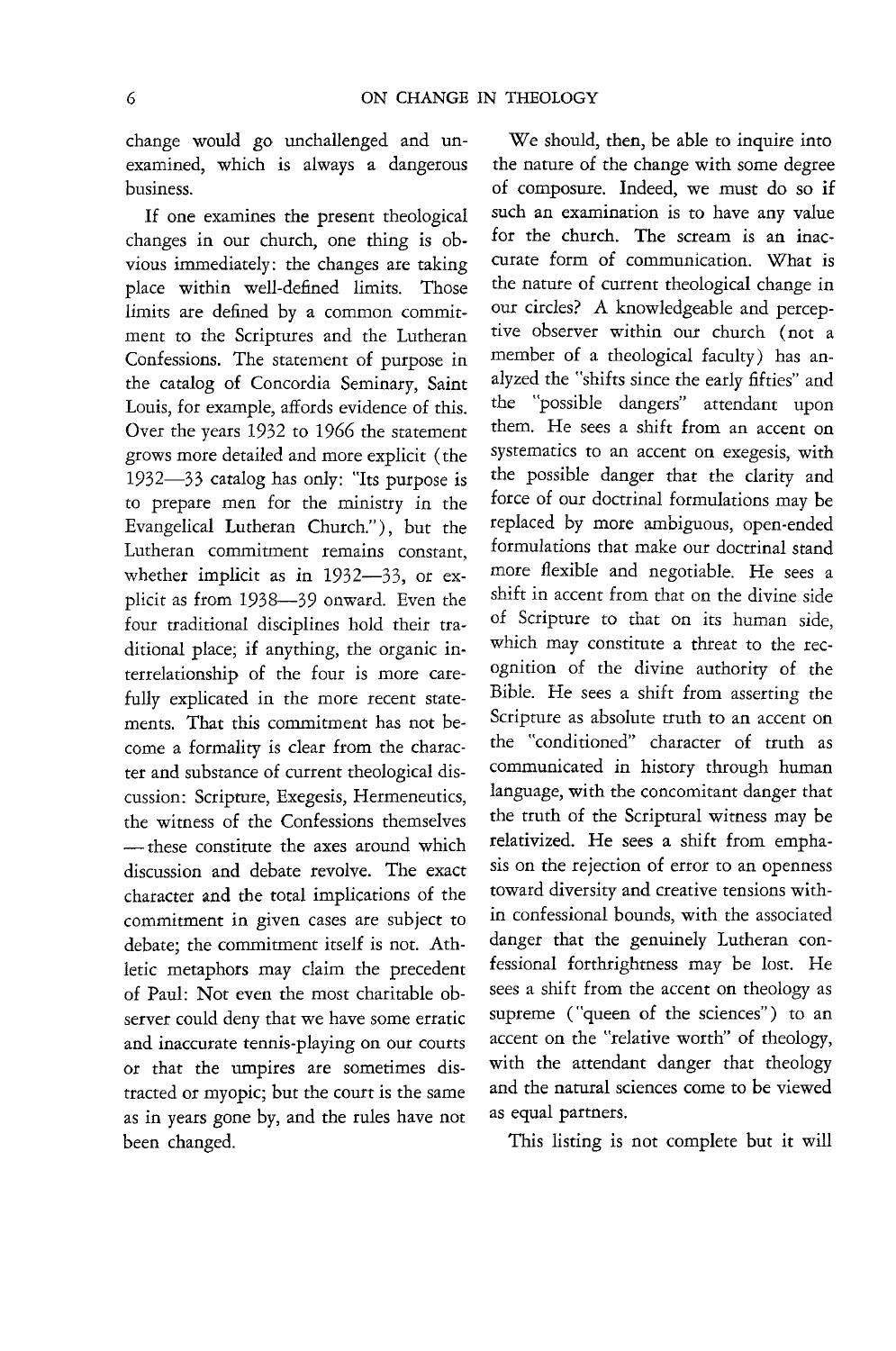serve to illustrate the major concerns. Whether one agrees with this observer's analysis in detail or not, one must admit that it does reflect adequately the concerns of many of those in our church who are apprehensive about the changes that are taking place. In general it would seem to be true that our theology is today more directly and explicitly "exegetical" than formerly; there is today a larger sense of the historical qualification in both exegesis and dogma; our asseverations are more frequently qualified and our polemics less sweeping than they tended to be in the past; a greater ecumenical openness is so obvious that it hardly needs mentioning. Whether this "change" amounts to "change *and decay,"* that is the question that needs to be raised and answered.

A part of the answer will have to be a genetic analysis of the shift or change; our historians might well concern themselves with this aspect of the question. Even one who is not a professional historian will note that this theological change is part of a larger change in our church and in our seminaries and must be evaluated in this larger setting: the Americanization of our church, our increasing ecumenical contacts through theological conversations, the military chaplaincy, interchurch cooperation, campus ministries, and so on. For all its solid worth and inalienable values, our 17th-century-oriented dogmatic theology was not at every point big enough or flexible enough to meet all the new demands put upon it. Many of us found this needed extra greatness and pliancy in the-Lutheran Confessions and thus in the Scriptures themselves. The growth of our seminary faculties brought together a more variegated array of talents, men from vari-

ous synodical backgrounds, men who had received advanced training in schools of varied traditions. This growth made possible a higher degree of specialization, with greater scholarly depth, sometimes purchased at the cost of the lopsidedness characteristic of the specialist. The ideal of the solid-front faculty underwent some modification; the ideal of unity in diversity, after the manner of Ephesians 4, replaced an earlier more monolithic ideal.

Another genetic factor to be reckoned with might be termed the Shrinking Dogmatic Hump. Early in the transition from German to English, the three-volume Pieper became a one-volume compendium (excellent, but still a reduction). And this is in a way symbolic of what happened to dogmatics. There was a shrinkage ( one that the church eventually recognized when it called for the translation of the complete Pieper); and as the dogmatic map grew less detailed, the Biblical and historical landscape inevitably exercised a stronger attraction.

The third genetic factor is therefore closely connected with the second, namely the reemergence of the venerated Bible. The Bible was known, venerated, and used in the "catechism church," as one of our older pastors called The Lutheran Church - Missouri Synod (with no intention to criticize). But as the recent history of the Roman Catholic Church has again demonstrated, give the Bible an inch and it will sooner or later take a thousand ells. The catechism church will sooner or later almost inevitably become a Scriptural-exegetical church. (The growing importance of history represents a parallel phenomenon.)

This rough-and-ready analysis of the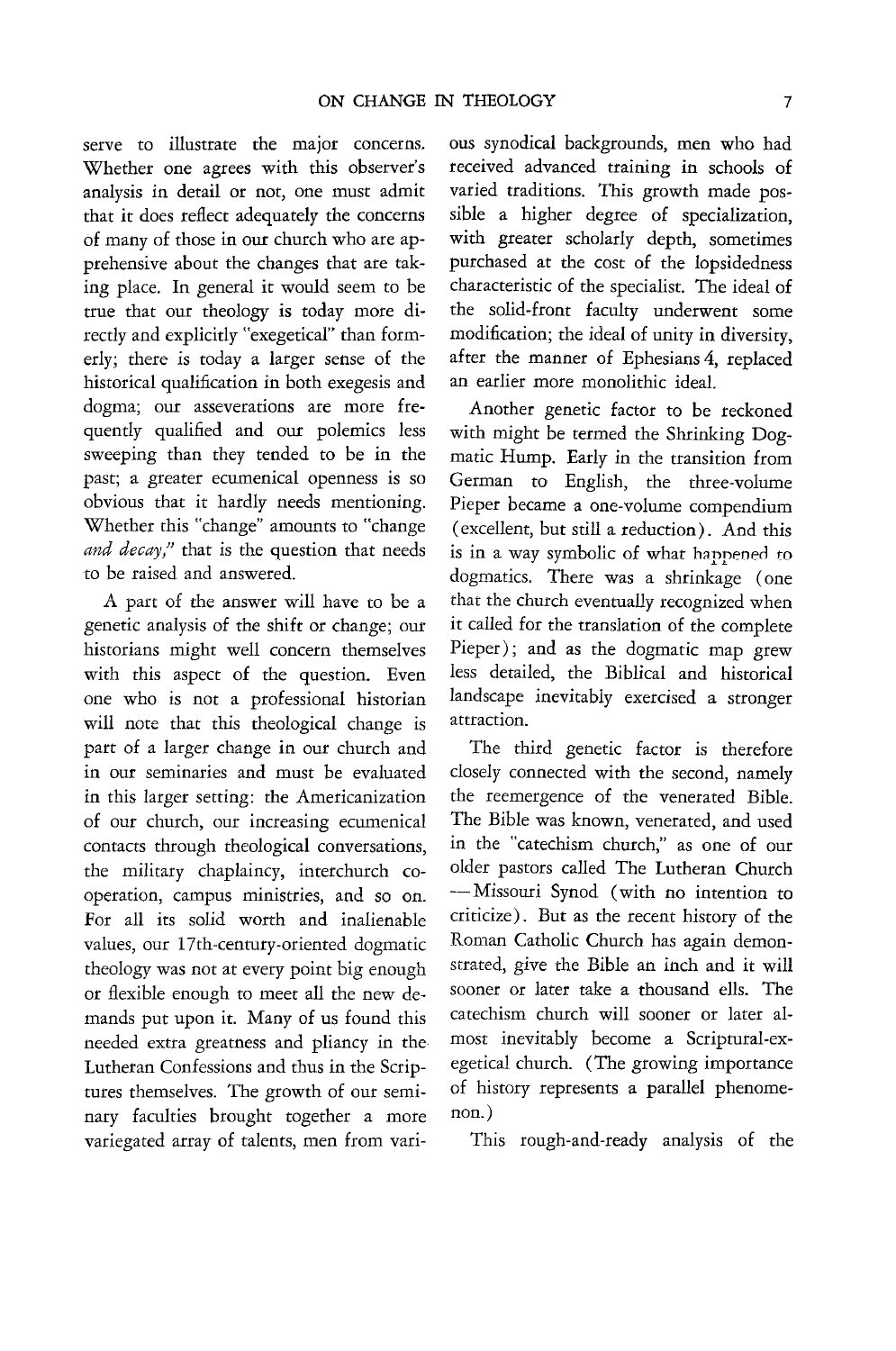genesis of. the change no doubt needs refinement and is subject to modification. But whatever its genesis, the change is there. Exegesis as an historically-oriented discipline is very much in the center of things. It is there, no longer merely as the handmaiden of dogmatics (to put it very crudely) but with a life and a direction of its own. To illustrate sketchily: Exegesis is conscious of the embeddedness of Scripture in the history and *worship* of the people of God. "Biblical theology" (a relatively new discipline among us) takes this embeddedness seriously; it sets out to do consciously and systematically what the worshiping church has always done "instinctively" when it unites the Psalter, the Old Testament Lesson, the Gospel, and the Epistle in one act of teaching and worship. Historical exegesis is more directly oriented to worship than to dogmatics.

It is therefore more directly oriented toward proclamation also. Exegetical study in our tradition was, in general, oriented toward dogmatics; the Hermeneutics Study authorized by the Detroit Convention is expressly oriented toward proclamation. The difference is not so slight as it might seem at first glance, for the proclaimer comes to the text with a question that differs from that of the systematician. He does not ask, "What does the text prove?" but "What is God up to here? What is being *proclaimed* here?" For example, the dogmatician may not make much of the fact that the Apocalypse of John is, both in form and intent, a *letter;* for the exegete-proclaimer this fact is of major importance and will color his interpretation of the whole and of its parts.

Is this change *and decay?* A theological trend that has a nose for the smell of history (genuine history, in which God is Lord with tyrannous exclusiveness), alive to the doxological-worshipful function of theology, tensed toward proclamation-if "church in mission" concerns us as much as we say it does, we cannot call this trend decay. It has given many of us a new and deepened appreciation of our Confessions; we find them so in tune with the vibrations of the Scriptures, so provocatively forthright in setting up an evangelical scale of values, so discriminating in their hermeneutical decisions that they seem to us more modern than today's gaudy paperback. This trend has certainly not led us to a depreciation of systematic theology; we have found that systematics has its roots in the New Testament itself, in the Old Testament for that matter; and we are convinced that systematics has an indispensable function and a bright future. The historical discipline has grown steadily more prestigious and influential as this trend has asserted itself; indeed, it is difficult to determine what is cause and what is effect here. And a theological trend that sees in the Word a "practical," get-things-done power of God is bound to create a holy alliance between exegesis and the practical discipline. It is not accidental that some of the first experiments in team-teaching at Concordia Seminary, St. Louis, have teamed up exegetes and homileticians.

Every change involves a risk, man being what he is in this time where the aeons overlap. And there are dangers in this trend. There are those that are endemic in the shaded domains of exegetical scholarship: the one-sidedness of the specialists, misplaced or perverse ingenuity, parallelomania, pegomania (a mad passion for nonextant sources), behind-the-beyond histori-